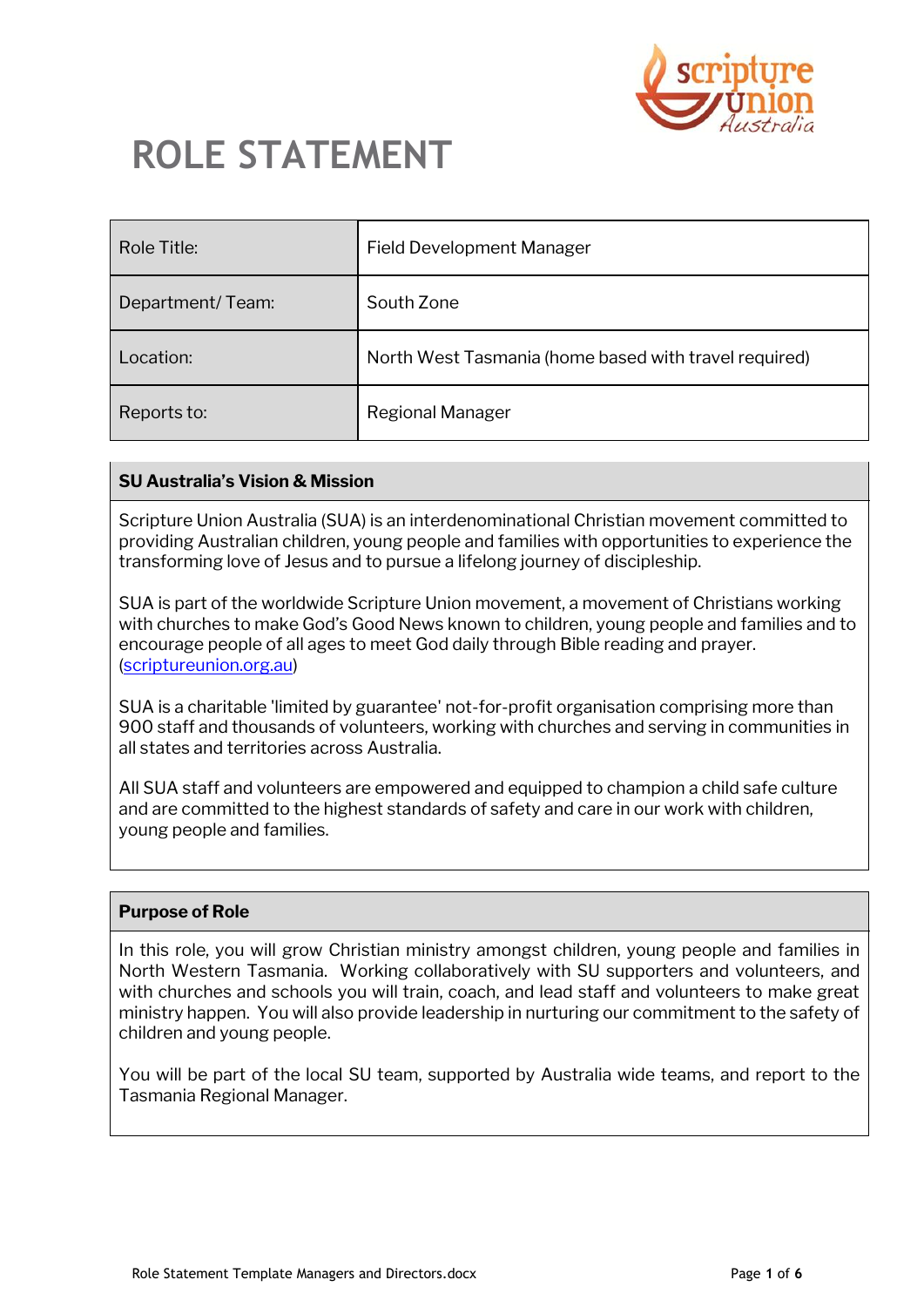

| <b>Direct Reports (roles):</b> | <b>Total Number of Reports (head count):</b> |
|--------------------------------|----------------------------------------------|
| <b>Chaplains</b>               | $12 - 15$                                    |

| <b>Key Relationships</b>                       |                                                                                                                        |
|------------------------------------------------|------------------------------------------------------------------------------------------------------------------------|
| <b>Primary Internal</b><br><b>Stakeholders</b> | Regional and Zone team<br>$\bullet$<br>Support Hub Team<br>Engage and Equip Department<br>People Services<br>$\bullet$ |
| <b>External Stakeholders</b>                   | • Local church leaders<br>Volunteers<br>Local support groups<br>Community leaders and local schools                    |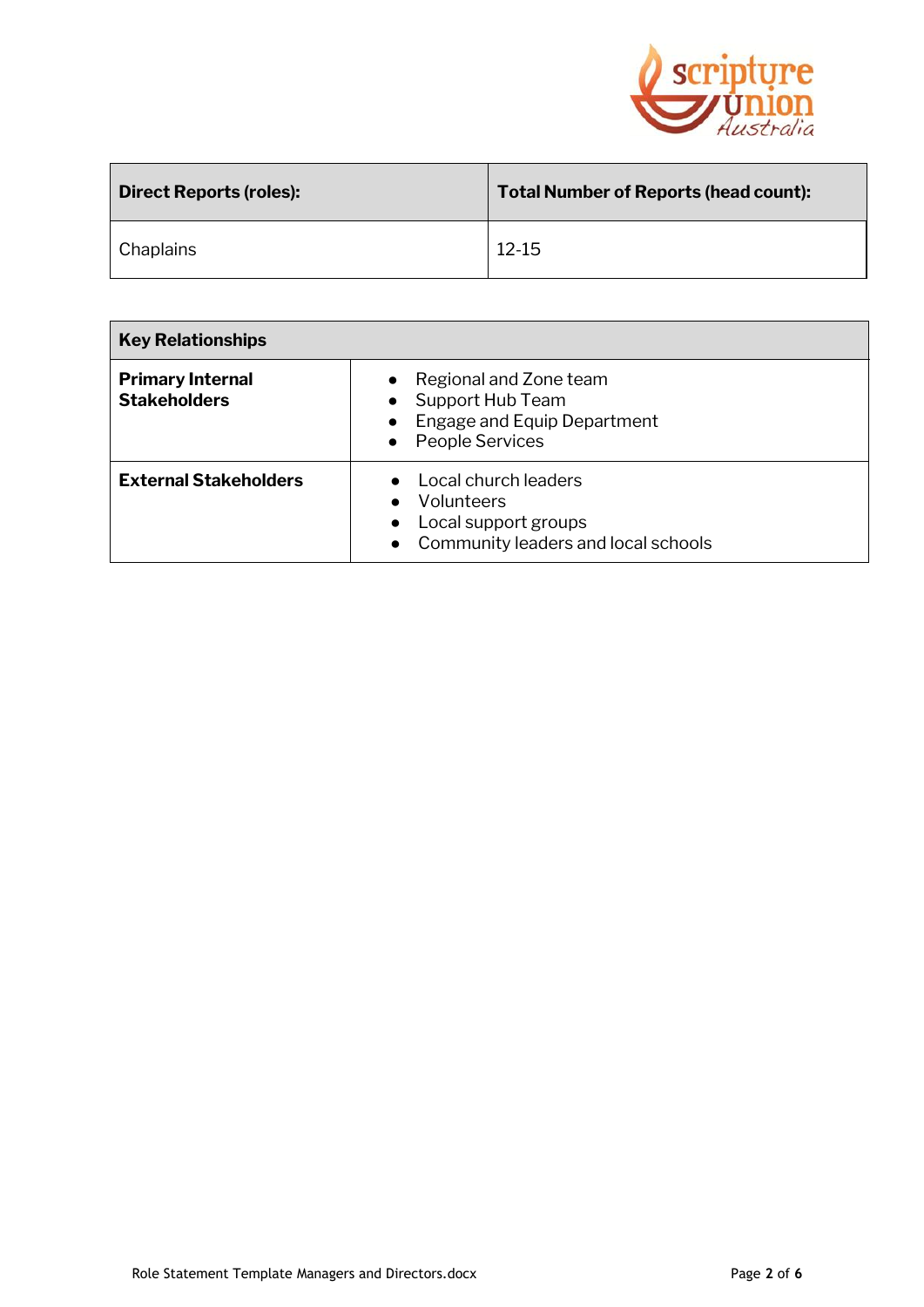

# **Key Accountabilities**

|    | <b>Accountability areas</b>           | <b>Responsibilities</b>                                                                                                                                                                                                                                                                                                                                                                                                                                                                                                                                                                                                                                                                                                                                                                                                                                                                    |
|----|---------------------------------------|--------------------------------------------------------------------------------------------------------------------------------------------------------------------------------------------------------------------------------------------------------------------------------------------------------------------------------------------------------------------------------------------------------------------------------------------------------------------------------------------------------------------------------------------------------------------------------------------------------------------------------------------------------------------------------------------------------------------------------------------------------------------------------------------------------------------------------------------------------------------------------------------|
| 1. | Spiritual leadership                  | Provide spiritual leadership and support for the District<br>$\bullet$<br>volunteer and chaplaincy team.<br>Encourage employees and volunteers through work and<br>$\bullet$<br>example to live a Christ centred life, committed to the<br>Bible and prayer.<br>Seek to follow Christ and his example in your relationships,<br>$\bullet$<br>decision-making and conduct.<br>Contribute to building a culture where our people consider<br>$\bullet$<br>themselves followers of Christ first and Christian leaders in<br>their community/place of work second.<br>Encourage our people to exhibit the fruit of the Spirit in<br>$\bullet$<br>their personal and work lives.                                                                                                                                                                                                                |
| 2. | Church and<br>Community<br>Engagement | Build strong relationships with local Christian leaders and<br>$\bullet$<br>develop networks that lead to genuine ministry<br>partnerships in each district<br>Encourage churches and their people to view SUA as an<br>$\bullet$<br>excellent avenue to volunteering and investing in the lives<br>of children and young people<br>Building the SU movement by sharing the story of what SU<br>$\bullet$<br>is doing, building prayer support, nurturing volunteers and<br>supporters and participating in fundraising &<br>communication strategies<br>Support staff and volunteers to advocate for the work of<br>$\bullet$<br>SU at churches and community forums.<br>Ensure businesses, local government and other<br>$\bullet$<br>community groups have a deep respect for the work of<br>SUA in the community<br>Promote the importance of child safety and the Childsafe<br>system |
| 3. | <b>Ministry Development</b>           | Recruit, appoint and induct volunteers and chaplains in<br>cooperation with local churches, schools and support<br>groups<br>Partner with local churches, volunteers, and communities<br>in establishing new ministries in response to the needs of<br>the community<br>Promote cross-pollination between different program<br>types and diversification of ministry in your district                                                                                                                                                                                                                                                                                                                                                                                                                                                                                                      |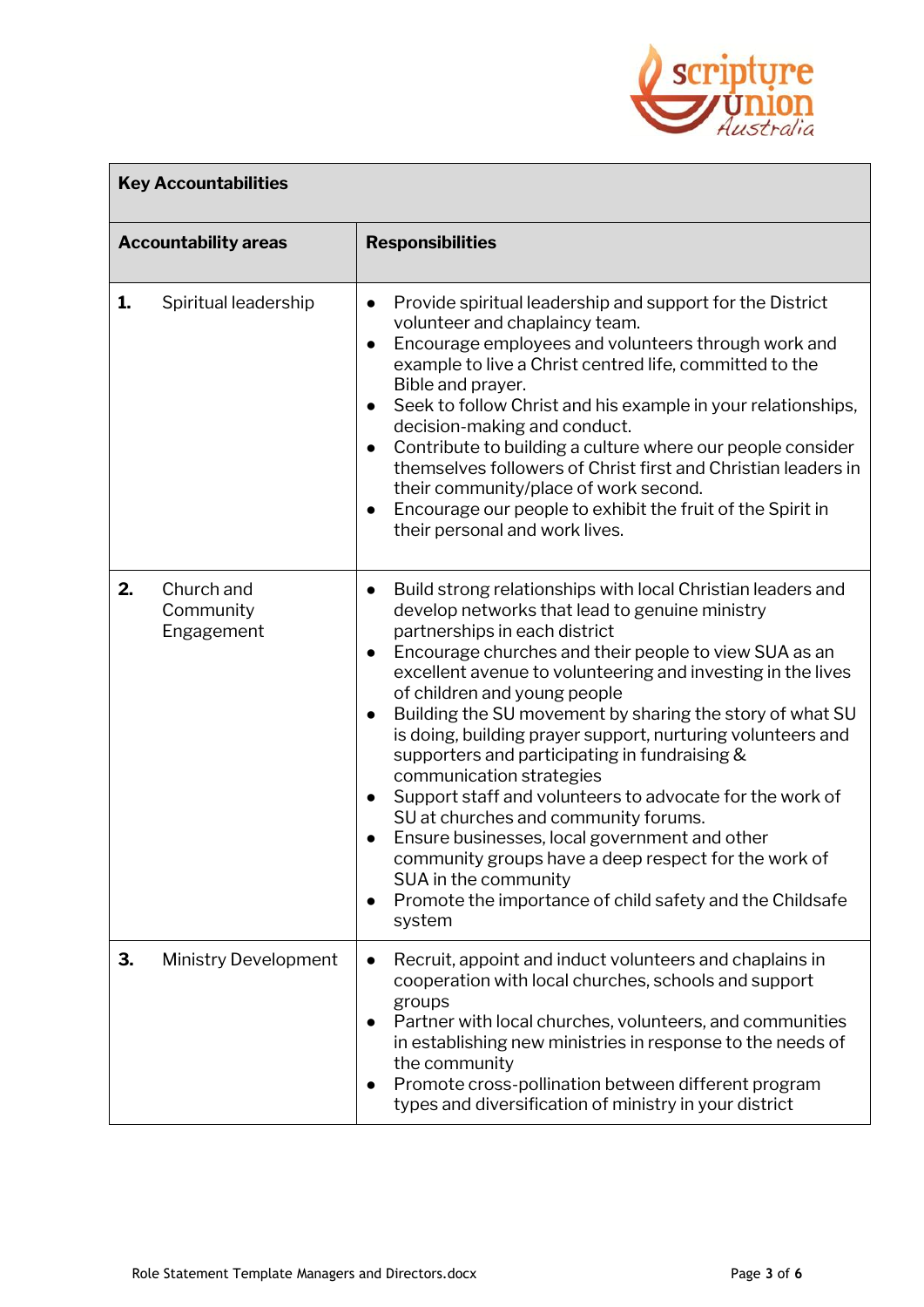

| 4. | <b>Ministry Support</b> | Provide oversight for SU ministries in the region. Ensure<br>programs are approved and managed effectively.<br>Provide ongoing support, coaching, training and<br>$\bullet$<br>performance management for volunteers and chaplains<br>towards achieving their strategic ministry goals<br>Coach volunteers and chaplains in SU ethos, best practice,<br>programming, risk management and event administration,<br>and be available to provide support as required<br>Liaise with School Principals, Church leaders, parents, and<br>other relevant community leaders regarding the<br>implementation and performance of their chaplains and<br>volunteers                                                                                                                                                                                                                                                                                                                                                                                                       |
|----|-------------------------|-----------------------------------------------------------------------------------------------------------------------------------------------------------------------------------------------------------------------------------------------------------------------------------------------------------------------------------------------------------------------------------------------------------------------------------------------------------------------------------------------------------------------------------------------------------------------------------------------------------------------------------------------------------------------------------------------------------------------------------------------------------------------------------------------------------------------------------------------------------------------------------------------------------------------------------------------------------------------------------------------------------------------------------------------------------------|
| 5. | Team leadership         | Ensure chaplains have a clear understanding of their role<br>$\bullet$<br>and they receive the training resources, feedback and<br>support necessary to excel at their role.<br>Ensure the team delivers on the relevant objectives<br>outlined in the SU Australia Strategic Plan.<br>Provide leadership in relation to child safety by acting as a<br>$\bullet$<br>role model and ensuring that all team members<br>demonstrate behaviour in line with a child safe culture.<br>Monitor the health, well-being, welfare and morale of the<br>$\bullet$<br>team.<br>Prioritise, delegate, oversee and coordinate the day-to-day<br>operational and administrative functions and lead the team<br>to promote acceptable service delivery standards.<br>Review performance against goals and establish an annual<br>development plan with each chaplain.<br>Identify and manage performance issues. Escalate serious<br>or ongoing issues to the Department Executive and People<br>Services for guidance.<br>Monitor attendance and approve leave arrangements. |
| 6. | Risk and compliance     | Maintain a team that is free from harassment, bullying and<br>discrimination in support of relevant federal and state<br>legislation and SU Australia policies.<br>Ensure team members are aware of their compliance<br>obligations, including their Work Health and Safety (WHS)<br>obligations.                                                                                                                                                                                                                                                                                                                                                                                                                                                                                                                                                                                                                                                                                                                                                               |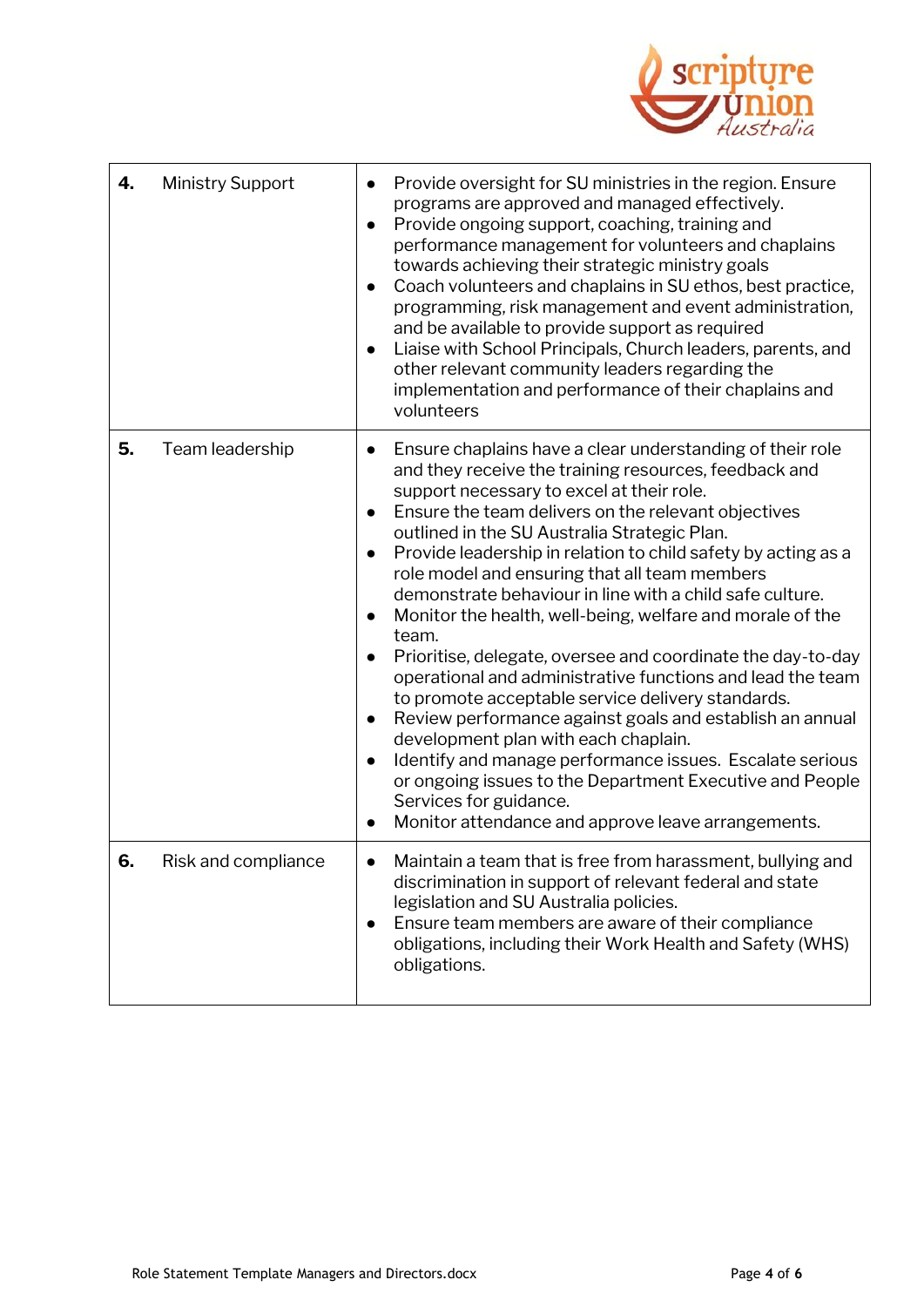

| 7. | Team contribution | Contribute to the immediate team and the broader teams<br>in SU<br>Participate in SU devotion activities including prayer<br>$\bullet$<br>retreats<br>Contribute at team meetings<br>$\bullet$<br>Participate in wider organisation-based activities and<br>learning opportunities<br>Demonstrate behaviour in line with a child safe culture<br>Comply with WHS requirements<br>Protect own health and safety<br>Protect safety of others. Report hazards, risks and all<br>incidents. |
|----|-------------------|-----------------------------------------------------------------------------------------------------------------------------------------------------------------------------------------------------------------------------------------------------------------------------------------------------------------------------------------------------------------------------------------------------------------------------------------------------------------------------------------|
|----|-------------------|-----------------------------------------------------------------------------------------------------------------------------------------------------------------------------------------------------------------------------------------------------------------------------------------------------------------------------------------------------------------------------------------------------------------------------------------------------------------------------------------|

## **Qualifications and experience**

- Minimum 3 years' experience leading and managing a team, preferably within a not-for profit environment
- Tertiary qualifications in youth work, leadership, business or related field
- Driver's Licence is essential

| <b>Competencies</b>                             |                                                                                                                                                                                                                                                                                                                                                                                              |
|-------------------------------------------------|----------------------------------------------------------------------------------------------------------------------------------------------------------------------------------------------------------------------------------------------------------------------------------------------------------------------------------------------------------------------------------------------|
| <b>Competency areas</b>                         | <b>Definitions</b>                                                                                                                                                                                                                                                                                                                                                                           |
| <b>Technical / Professional</b>                 | Ability to attain competency in a variety of systems including;<br>Salesforce/ Profiler, MyRecruitment Plus, Aurion, Safety<br>Management Online/ Join a Team                                                                                                                                                                                                                                |
| <b>Child safety awareness</b><br>and leadership | Role modelling behaviour for team members and others in the<br>organisation that demonstrates the value of children and young<br>people. Demonstrating and inspiring a commitment to child<br>safety, child wellbeing and cultural safety.                                                                                                                                                   |
| <b>Team leadership</b>                          | Role modelling behaviour for team members and others in the<br>organisation that demonstrates servant leadership in<br>accordance with a Christian ethos. Interacting with all SU<br>Australia people and stakeholders in a manner that<br>demonstrates respect, consideration and encouragement.                                                                                            |
| <b>Communication (verbal and</b><br>written)    | Using effective interpersonal skills to present ideas and views to<br>individuals or groups (including nonverbal communication).<br>Targeting presentations to the characteristics and needs of the<br>audience (should the role require giving presentations).<br>Expressing ideas clearly in any written format (memo, email, and<br>letter) with correct spelling, grammar and structure. |